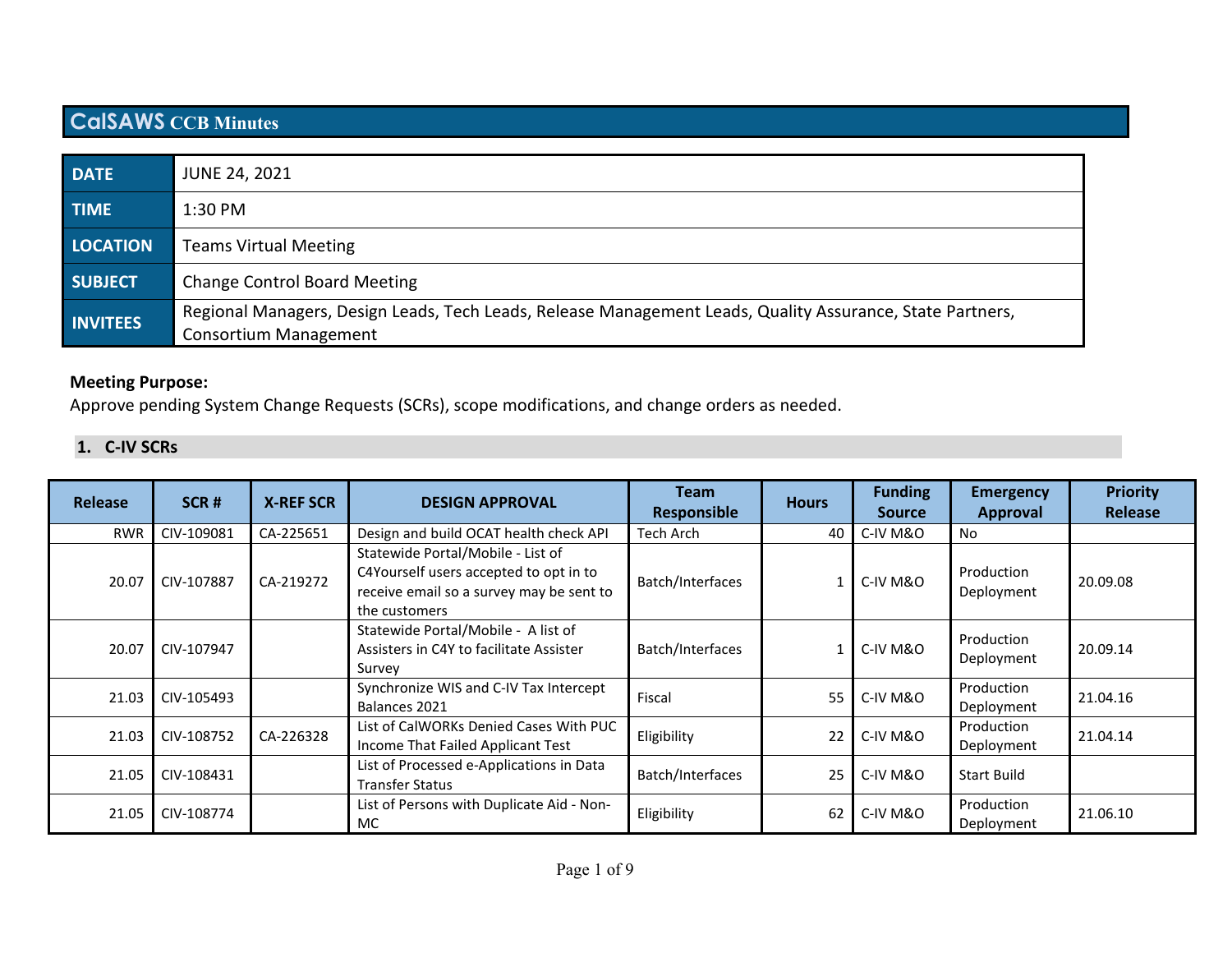| Release | SCR#       | <b>X-REF SCR</b> | <b>DESIGN APPROVAL</b>                                                                                                                                      | Team<br>Responsible | <b>Hours</b> | <b>Funding</b><br><b>Source</b> | <b>Emergency</b><br><b>Approval</b> | <b>Priority</b><br>Release |
|---------|------------|------------------|-------------------------------------------------------------------------------------------------------------------------------------------------------------|---------------------|--------------|---------------------------------|-------------------------------------|----------------------------|
| 21.05   | CIV-108815 | CA-226779        | ACL 21-23 Golden State Grant Program:<br>Add New Issuance Category for Customer<br>Non-Benefit (Phase I)                                                    | Fiscal              | 102          | C-IV M&O                        | <b>Start Build</b>                  | 21.06.17                   |
| 21.05   | CIV-108979 | CA-228323        | ACL 21-55 Cost of Living Adjustment<br>(COLA) Increase to the Minimum Basic<br>Standards of Adequate Care (MBSAC)<br>and Income In Kind (IIK) for 2021-2022 | Eligibility         | 40           | C-IV M&O                        | Production<br>Deployment            | 21.06.10                   |
| 21.05   | CIV-108983 | CA-228338        | ACL 21-55 - Batch EDBC for Cost of Living<br>Adjustment (COLA) for Income In-Kind<br>(IIK) for 2021-2022                                                    | Eligibility         | 106          | C-IV M&O                        | Production<br>Deployment            | 21.06.19                   |
| 21.05   | CIV-108997 | CA-228489        | Issue May 2021 Disaster Supplement in<br>accordance to HR 6201 Emergency<br>Allotments                                                                      | Fiscal              | 210          | C-IV M&O                        | <b>Start Build</b>                  | 21.06.12                   |
| 21.06   | CIV-109057 | CA-229176        | Update Butte County Direct Deposit<br>NACHAM file                                                                                                           | Fiscal              | 73           | C-IV M&O                        | Production<br>Deployment            | 21.06.xx                   |

| <b>Release</b> | SCR#       | <b>X-REF SCR</b> | <b>CONTENT REVISION</b>                                                                                    | <b>Team</b><br><b>Responsible</b> | <b>Hours</b> | <b>Funding</b><br><b>Source</b> | <b>Emergency</b><br><b>Approval</b> | <b>Priority</b><br><b>Release</b> |
|----------------|------------|------------------|------------------------------------------------------------------------------------------------------------|-----------------------------------|--------------|---------------------------------|-------------------------------------|-----------------------------------|
| 20.07          | CIV-107153 | CA-215915        | Turn off the DCR job that applies 407<br>Lack of Supportive Services Good Cause<br>Reason                  | Fiscal                            | 16           | C-IV M&O                        | Production<br>Deployment            |                                   |
| 21.05          | CIV-108748 | CA-224660        | ACL 21-03 PROCESSING OF INCOME AND<br>ELIGIBILITY VERIFICATION SYSTEM<br>MATCHES FOR OPEN AND CLOSED CASES | Online                            | 30           | C-IV M&O                        | Production<br>Deployment            | 21.06.30                          |
| 21.05          | CIV-108857 | CA-227118        | SB 80 - Changes to Resource Asset Limits                                                                   | Eligibility                       | 168          | C-IV M&O                        | <b>Start Build</b>                  | 21.06.17                          |
| 21.07          | CIV-108120 | CA-220627        | 2021 Medicare Savings Program Property<br>Limit                                                            | <b>CalHEERS</b>                   | 28           | C-IV M&O                        | <b>No</b>                           | 21.06.11                          |
| 21.07          | CIV-108539 |                  | Add a Confidentiality Flag to AAP Cases<br>(Riverside Co. ONLY)                                            | Online                            | 38           | C-IV M&O                        | <b>No</b>                           | 21.06.17                          |
| 21.07          | CIV-108742 |                  | IEVS Abstract Search Page County Code<br>Consideration                                                     | Online                            | 40           | C-IV M&O                        | Production<br>Deployment            | 21.09.19                          |
| 21.07          | CIV-108834 |                  | Update conflicting Staff IDs in C-IV and<br>CalSAWS (Part 1)                                               | Online                            | 52           | C-IV M&O                        | <b>Start Build</b>                  | 21.06.17                          |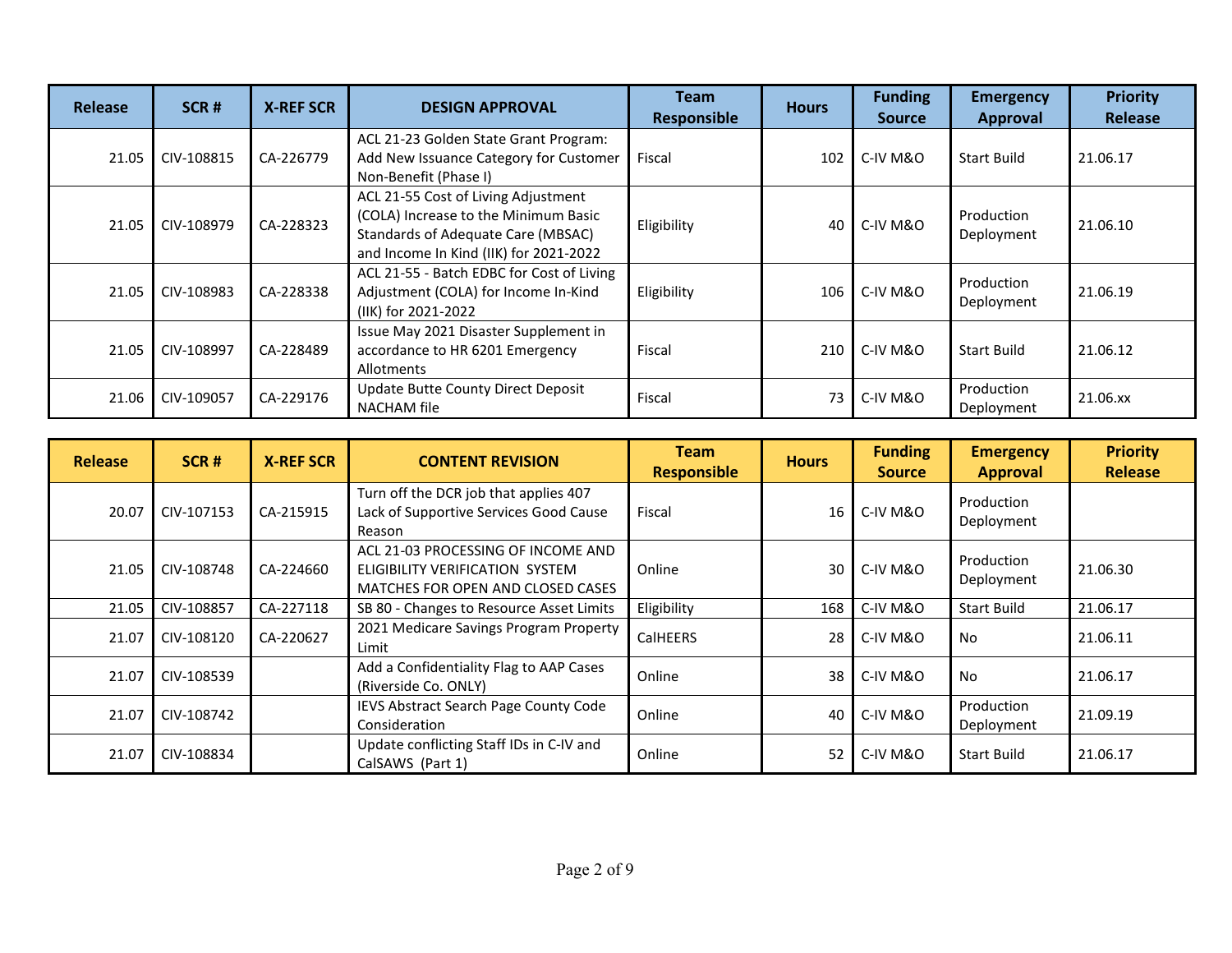#### **2. LRS SCRs**

| <b>Release</b> | SCR#      | <b>X-REF SCR</b> | <b>DESIGN APPROVAL</b>                                                                         | <b>Team</b><br><b>Responsible</b> | <b>Hours</b> | <b>Funding</b><br><b>Source</b> | <b>Emergency</b><br><b>Approval</b> | <b>Priority</b><br><b>Release</b> |
|----------------|-----------|------------------|------------------------------------------------------------------------------------------------|-----------------------------------|--------------|---------------------------------|-------------------------------------|-----------------------------------|
| <b>RWR</b>     | CA-215109 |                  | DDID 2637 FDS: Non State Forms -<br>Threshold Languages - Add New State<br>Form CW 785         | Client<br>Correspondence          | 39           | CalSAWS<br>DD&I                 | <b>Start Build</b>                  |                                   |
| <b>RWR</b>     | CA-215111 |                  | DDID 2638 FDS: Non State Forms -<br>Threshold Languages - Add New State<br>Form CW 788         | Client<br>Correspondence          | 39           | CalSAWS<br>DD&I                 | <b>Start Build</b>                  |                                   |
| <b>RWR</b>     | CA-215117 |                  | DDID 2641 FDS: Non State Forms -<br>Threshold Languages - Add New State<br>Form CW 54          | Client<br>Correspondence          | 39           | CalSAWS<br>DD&I                 | <b>Start Build</b>                  |                                   |
| <b>RWR</b>     | CA-215121 |                  | DDID 2643 FDS: Non State Forms -<br>Threshold Languages - Add New State<br>Form GEN 100        | Client<br>Correspondence          | 39           | CalSAWS<br>DD&I                 | <b>Start Build</b>                  |                                   |
| <b>RWR</b>     | CA-215123 |                  | DDID 2644 FDS: Non State Forms -<br>Threshold Languages - Add New State<br><b>Form CR 6181</b> | Client<br>Correspondence          | 39           | CalSAWS<br>DD&I                 | <b>Start Build</b>                  |                                   |
| <b>RWR</b>     | CA-215131 |                  | DDID 2648 FDS: Non State Forms -<br>Threshold Languages - Add New State<br>Form CW 786         | Client<br>Correspondence          | 39           | CalSAWS<br>DD&I                 | <b>Start Build</b>                  |                                   |
| <b>RWR</b>     | CA-215135 |                  | DDID 2650 FDS: Non State Forms -<br>Threshold Languages - Add New State<br>Form CW 789         | Client<br>Correspondence          | 39           | CalSAWS<br>DD&I                 | <b>Start Build</b>                  |                                   |
| <b>RWR</b>     | CA-220610 |                  | Replace CSF 105 with State form GEN<br>102                                                     | Client<br>Correspondence          | 190          | CalSAWS<br>DD&I                 | <b>Start Build</b>                  |                                   |
| <b>RWR</b>     | CA-226340 |                  | Add New State Form GEN 111 Threshold<br>Languages                                              | Client<br>Correspondence          | 39           | CalSAWS<br>DD&I                 | <b>Start Build</b>                  |                                   |
| <b>RWR</b>     | CA-227142 |                  | Add State Form CF 100 in threshold<br>languages                                                | Client<br>Correspondence          | 39           | CalSAWS<br>DD&I                 | <b>Start Build</b>                  |                                   |
| <b>RWR</b>     | CA-227143 |                  | Add State Form CF 101 in threshold<br>languages                                                | Client<br>Correspondence          | 39           | CalSAWS<br>DD&I                 | <b>Start Build</b>                  |                                   |
| 21.03          | CA-217173 |                  | DDID 1791: C-IV Migration Batch<br><b>Regression Test Support SCR</b>                          | Batch/Interfaces                  | 3255         | CalSAWS<br>DD&I                 | <b>No</b>                           | 21.06.10                          |
| 21.03          | CA-226328 | CIV-108752       | List of CalWORKs Denied Cases With PUC<br>Income That Failed Applicant Test                    | Eligibility                       | 24           | LRS M&E                         | Production<br>Deployment            | 21.04.14                          |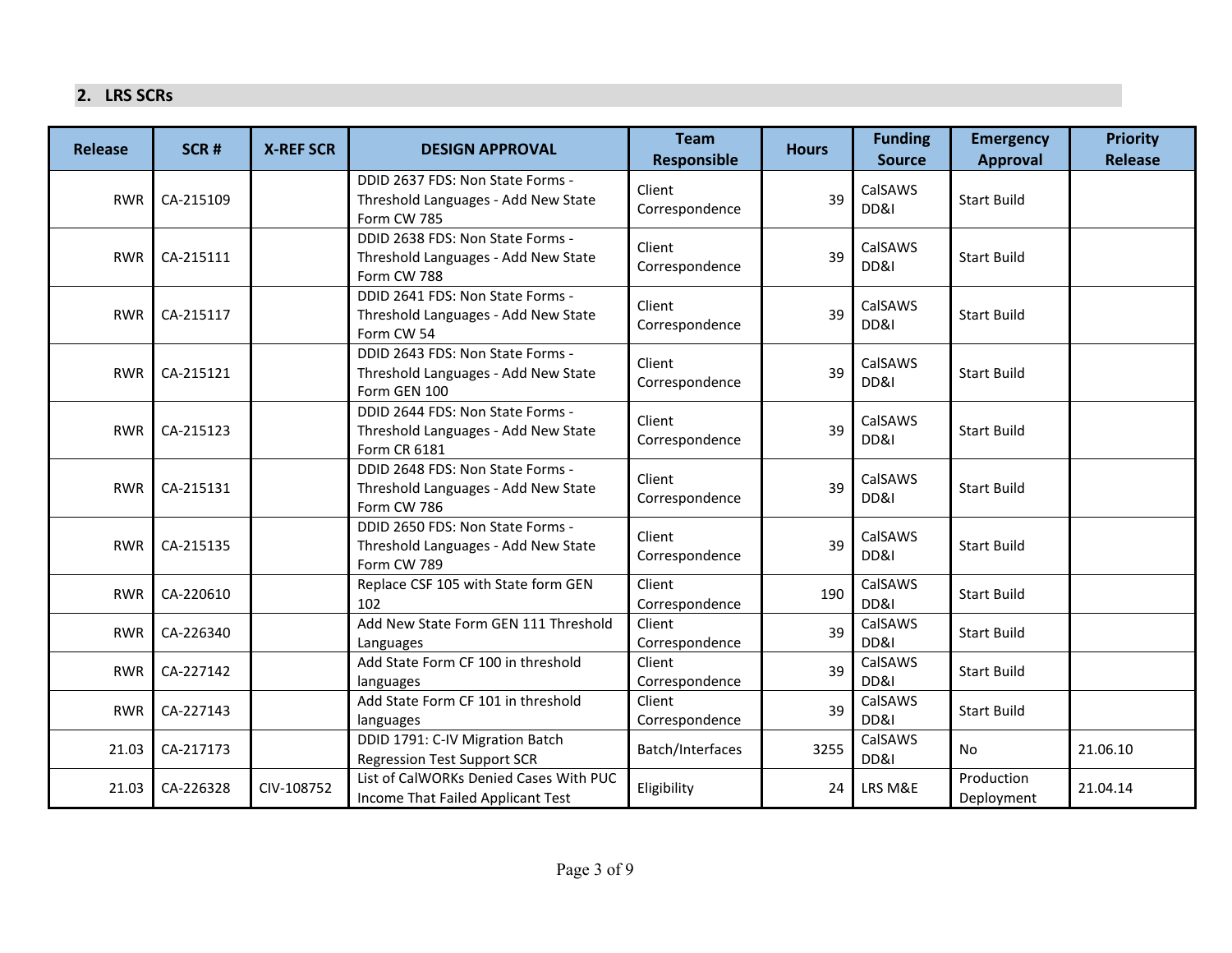| <b>Release</b> | SCR#      | <b>X-REF SCR</b> | <b>DESIGN APPROVAL</b>                                                                                                                                             | <b>Team</b><br><b>Responsible</b> | <b>Hours</b> | <b>Funding</b><br><b>Source</b> | <b>Emergency</b><br><b>Approval</b> | <b>Priority</b><br><b>Release</b> |
|----------------|-----------|------------------|--------------------------------------------------------------------------------------------------------------------------------------------------------------------|-----------------------------------|--------------|---------------------------------|-------------------------------------|-----------------------------------|
| 21.05          | CA-224865 |                  | Modify Case Copy functionality to allow<br>multiple copies of a single case                                                                                        | <b>Special Project</b>            | 100          | LRS M&O                         | Production<br>Deployment            | 21.06.10                          |
| 21.05          | CA-224871 |                  | <b>Implement Training Case Copy Multiplier</b><br>Sprint 3 Features                                                                                                | <b>Special Project</b>            | 200          | LRS M&O                         | Production<br>Deployment            | 21.05.29                          |
| 21.05          | CA-224872 |                  | <b>Implement Training Case Copy Multiplier</b><br>Sprint 4 Features                                                                                                | <b>Special Project</b>            | 200          | LRS M&O                         | Production<br>Deployment            | 21.05.29                          |
| 21.05          | CA-226779 | CIV-108815       | ACL 21-23 Golden State Grant Program:<br>Add New Issuance Category for Customer<br>Non-Benefit (Phase I)                                                           | Fiscal                            | 103          | LRS M&E                         | <b>Start Build</b>                  | 21.06.17                          |
| 21.05          | CA-228323 | CIV-108979       | ACL 21-55 Cost of Living Adjustment<br>(COLA) Increase to the Minimum Basic<br><b>Standards of Adequate Care (MBSAC)</b><br>and Income In Kind (IIK) for 2021-2022 | Eligibility                       | 48           | LRS M&E                         | Production<br>Deployment            | 21.06.10                          |
| 21.05          | CA-228338 | CIV-108983       | ACL 21-55 - Batch EDBC for Cost of Living<br>Adjustment (COLA) for Income In-Kind<br>(IIK) for 2021-2022                                                           | Eligibility                       | 123          | LRS M&E                         | Production<br>Deployment            | 21.06.19                          |
| 21.05          | CA-228480 | CIV-108997       | Issue May 2021 Disaster Supplement in<br>accordance to HR 6201 Emergency<br>Allotments                                                                             | Fiscal                            | 210          | LRS M&E                         | <b>Start Build</b>                  | 21.06.12                          |
| 21.05          | CA-229245 |                  | Send follow-up adhoc CalSAWS text<br>message                                                                                                                       | Batch/Interfaces                  | 31           | LRS M&E                         | Production<br>Deployment            | 21.05.27                          |
| 21.06          | CA-226142 |                  | <b>Update System Maintained Security</b><br>Roles with CalSAWS Specific Security<br>Groups                                                                         | Online                            | 147          | LRS M&E                         | <b>Start Build</b>                  | 21.07.15                          |
| 21.06          | CA-229176 | CIV-109057       | Update Butte County Direct Deposit<br><b>NACHAM</b> file                                                                                                           | Fiscal                            | 76           | C-IV M&O                        | Production<br>Deployment            | 21.07.15                          |
| 21.07          | CA-214046 |                  | DDID 2288 - Imaging C-IV, & LRS UAT<br>Support SCR                                                                                                                 | Imaging                           | 1764         | CalSAWS<br>DD&I                 | No                                  | 21.08.31                          |
| 21.07          | CA-215168 |                  | DDID 2669 FDS: Non State Forms - Add<br>State Form GEN 201                                                                                                         | Client<br>Correspondence          | 72           | CalSAWS<br>DD&I                 | No                                  |                                   |
| 21.07          | CA-215665 |                  | DDID 2314 FDS: GA GR Rules Phase 1<br>Online changes (Batch 1/2/3), Batch 1<br>(11 Rules) - Non-Financial Rules and<br>corresponding NOA Reasons                   | Eligibility                       | 7862         | CalSAWS<br>DD&I                 | <b>Start Build</b>                  |                                   |
| 21.07          | CA-215666 |                  | SCR CA-215665 Additional Changes                                                                                                                                   | Eligibility                       | 5            | CalSAWS<br>DD&I                 | <b>Start Build</b>                  |                                   |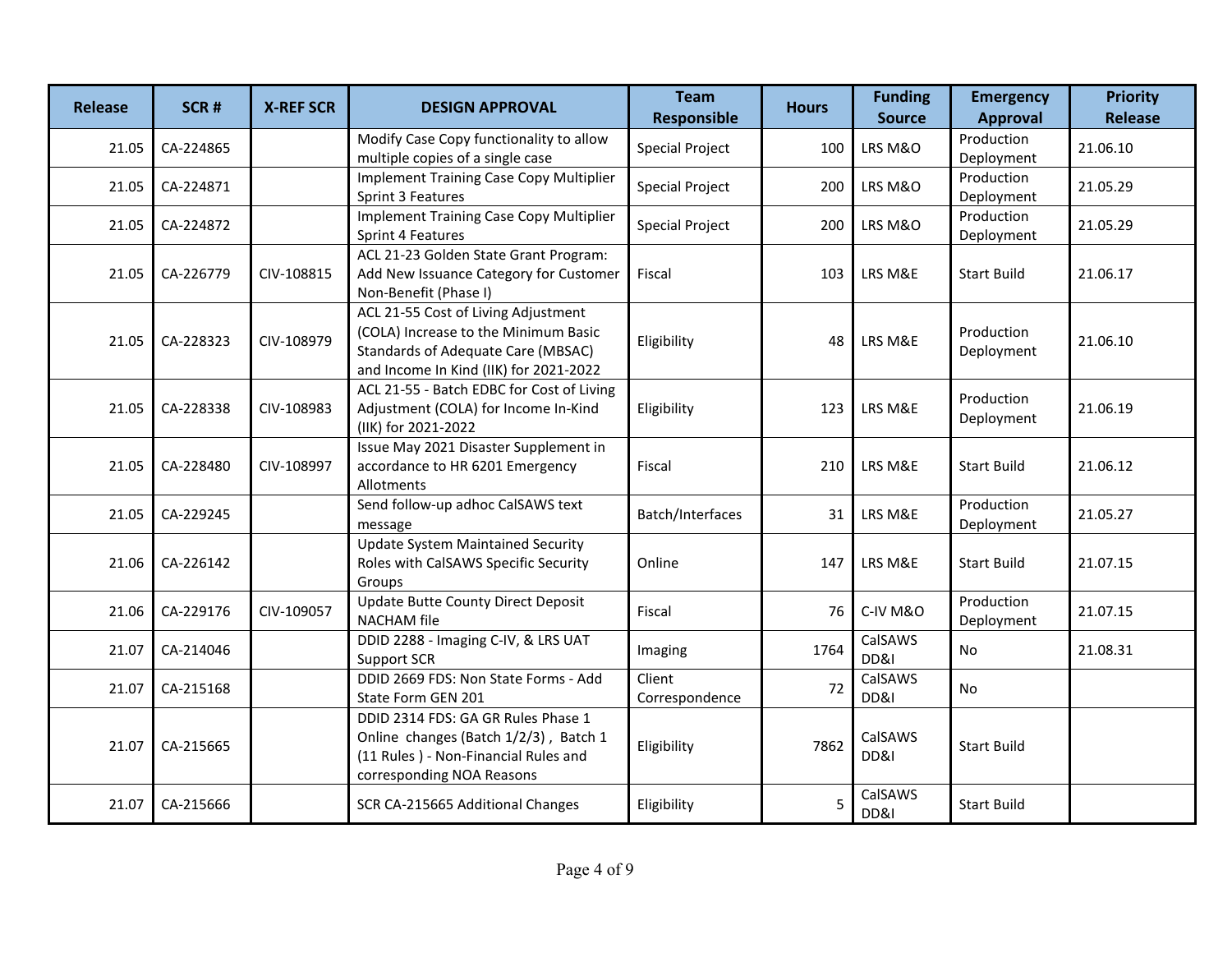| <b>Release</b> | SCR#      | <b>X-REF SCR</b> | <b>DESIGN APPROVAL</b>                                                                                                         | <b>Team</b><br><b>Responsible</b> | <b>Hours</b>   | <b>Funding</b><br><b>Source</b> | <b>Emergency</b><br><b>Approval</b> | <b>Priority</b><br><b>Release</b> |
|----------------|-----------|------------------|--------------------------------------------------------------------------------------------------------------------------------|-----------------------------------|----------------|---------------------------------|-------------------------------------|-----------------------------------|
| 21.07          | CA-224050 | CIV-1199         | [CLONE of CA-50804] - DDID 1631: DDCR<br>5068: Update the RE Date Report to<br>Include Additional Information                  | Reports                           | 402            | CalSAWS<br>DD&I                 | <b>Start Build</b>                  | 21.09.xx                          |
| 21.07          | CA-224997 |                  | CA-219483 Job Aid Update for Medi-Cal -<br><b>Tax Household</b>                                                                | Training                          | 7              | LRS M&E                         | <b>Start Build</b>                  |                                   |
| 21.07          | CA-225045 |                  | Update CalSAWS Project Staff Profiles in<br>Production                                                                         | Online                            | 452            | LRS M&E                         | <b>Start Build</b>                  | 21.08.19                          |
| 21.07          | CA-226042 |                  | CalSAWS Imaging Solution: ICT: Updates<br>to ICT process                                                                       | Batch/Interfaces                  | 651            | CalSAWS<br>DD&I                 | <b>Start Build</b>                  | 21.08.19                          |
| 21.07          | CA-226057 |                  | Online Help page for Child Placement<br>Detail missing content                                                                 | Training                          | 7              | LRS M&E                         | <b>Start Build</b>                  |                                   |
| 21.07          | CA-227021 |                  | CA-218817 - Remove JA MC 180 Process<br>from OLH                                                                               | Training                          | $\overline{7}$ | CalSAWS<br>DD&I                 | <b>Start Build</b>                  |                                   |
| 21.07          | CA-227154 |                  | CA-223832 DDID 1967: Online Help - Add<br>the MEDS Alert Admin Detail Page                                                     | Training                          | $\overline{7}$ | CalSAWS<br>DD&I                 | <b>Start Build</b>                  |                                   |
| 21.07          | CA-227155 |                  | CA-214161 Phase 2 ACL 11-80: Online<br>Help - Add M44-352 forms to Forms<br>Overview                                           | Training                          | 7              | LRS M&E                         | <b>Start Build</b>                  |                                   |
| 21.07          | CA-227157 |                  | CA-216117: Online Help - add CSF 139<br>and CSF 140 Forms to Forms Overview                                                    | Training                          | 7              | C-IV M&O                        | <b>Start Build</b>                  |                                   |
| 21.07          | CA-227172 |                  | CA-219391 DDID 2629 FDS: Online Help -<br>Add description for the CSF 142 Form<br>and Remove Form PA 1918 in Forms<br>Overview | Training                          | $\overline{7}$ | CalSAWS<br>DD&I                 | <b>Start Build</b>                  |                                   |
| 21.07          | CA-227225 |                  | CA-222903: Online Help - Update Online<br>Help to support the Reception Log<br>Purpose Functionality and Edit<br>Capabilities  | Training                          | 7              | LRS M&E                         | <b>Start Build</b>                  |                                   |
| 21.07          | CA-227604 |                  | CA-227291: Online Help - OLH page<br>updates for BenefitsCal                                                                   | Training                          | 15             | CalSAWS<br>DD&I                 | <b>Start Build</b>                  |                                   |
| 21.07          | CA-228424 |                  | Add default BRM address for Los Angeles<br>County                                                                              | Client<br>Correspondence          | 170            | LRS M&E                         | <b>Start Build</b>                  |                                   |
| 21.07          | CA-228875 |                  | Online Help Updates for Task<br>Management                                                                                     | Training                          | 30             | CalSAWS<br>DD&I                 | <b>Start Build</b>                  |                                   |
| 21.07          | CA-228950 |                  | Update to Reprint Functionality                                                                                                | Client<br>Correspondence          | 50             | LRS M&E                         | <b>No</b>                           | 21.08.XX                          |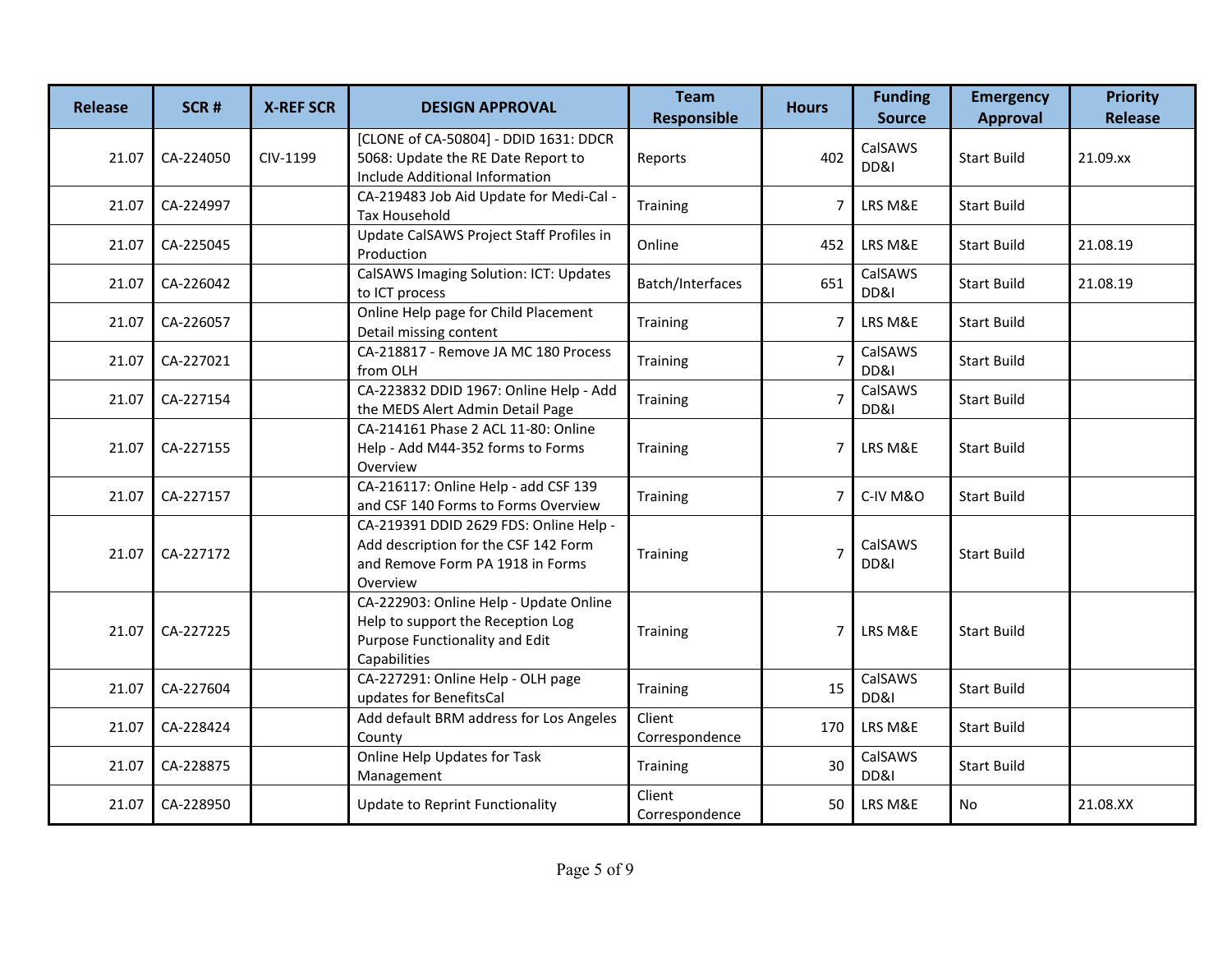| <b>Release</b> | SCR#      | <b>X-REF SCR</b>                                        | <b>DESIGN APPROVAL</b>                                                                      | <b>Team</b><br><b>Responsible</b> | <b>Hours</b> | <b>Funding</b><br><b>Source</b> | <b>Emergency</b><br><b>Approval</b> | <b>Priority</b><br><b>Release</b> |
|----------------|-----------|---------------------------------------------------------|---------------------------------------------------------------------------------------------|-----------------------------------|--------------|---------------------------------|-------------------------------------|-----------------------------------|
| 21.07          | CA-229095 |                                                         | Phase 1 Non Financial, SFU Additional<br>Changes - Correspondence from EDBC                 | Eligibility                       | 865          | LRS M&O                         | <b>No</b>                           |                                   |
| 21.11          | CA-207145 |                                                         | DDID 2150 - Migrate CalWIN County<br>Batch jobs: CAPI RD Discontinuance                     | Batch/Interfaces                  | 306          | CalSAWS<br>DD&I                 | <b>No</b>                           |                                   |
| 21.11          | CA-214915 |                                                         | DDID 2251,2241 FDS: Task Mgt - Task<br>Successors and Action Steps                          | Online                            | 1469         | CalSAWS<br>DD&I                 | <b>Start Build</b>                  |                                   |
| 21.11          | CA-217298 |                                                         | DDID 1629 FDS: Task Mgt - Existing<br>GA/GR Tasks (LA County)                               | Online                            | 486          | CalSAWS<br>DD&I                 | <b>Start Build</b>                  |                                   |
| 21.11          | CA-217945 |                                                         | ACL 20-115 - Increase Child Support Pass-<br>Through and Disregard for CalWORKs<br>Families | Eligibility                       | 515          | Premise                         | <b>Start Build</b>                  |                                   |
| 21.11          | CA-219232 |                                                         | DDID 2306: Text Messaging Updates with<br>Self-Service Portal                               | Batch/Interfaces                  | 177          | CalSAWS<br>DD&I                 | No                                  |                                   |
| 21.11          | CA-221791 |                                                         | Updates to MC Auto-Disc EDBC Sweep<br>and Auto-Rescind                                      | CalHEERS                          | 271          | LRS M&E                         | <b>No</b>                           |                                   |
| 21.11          | CA-221803 |                                                         | Add threshold languages for CAPI COLA<br><b>NOA</b>                                         | Client<br>Correspondence          | 235          | LRS M&E                         | <b>No</b>                           |                                   |
| 21.11          | CA-223221 |                                                         | Update PB00E163 - Anticipated Income<br>in the Come-Up Month Batch Sweep                    | Batch/Interfaces                  | 45           | LRS M&E                         | <b>No</b>                           |                                   |
| 21.11          | CA-223872 |                                                         | DDID 1631: Create Main Payroll Direct<br>Deposit Reports for Foster Care                    | Reports                           | 768          | CalSAWS<br>DD&I                 | No                                  |                                   |
| 21.11          | CA-227260 | CIV-103307;<br>CIV-103932;<br>CIV-104086;<br>CIV-103446 | DDID 2150 - Enable CalWIN County Fiscal<br><b>Batch Jobs</b>                                | Fiscal                            | 589          | CalSAWS<br>DD&I                 | <b>Start Build</b>                  |                                   |
| 22.01          | CA-203208 | <b>CIV-572</b>                                          | Send MEDS Non-Extended Aid Codes For<br>Foster Care & Kin-GAP Infants                       | Batch/Interfaces                  | 1801         | LRS M&E                         | <b>No</b>                           |                                   |
| 22.01          | CA-214923 |                                                         | DDID 2389 FDS: Task Mgt - Task Re-Open                                                      | Online                            | 223          | CalSAWS<br>DD&I                 | <b>No</b>                           |                                   |

| <b>Release</b> | SCR#            | <b>X-REF SCR</b> | <b>CONTENT REVISION</b>          | Team<br><b>Responsible</b> | <b>Hours</b> | <b>Funding</b><br><b>Source</b> | <b>Emergency</b><br><b>Approval</b> | <b>Priority</b><br><b>Release</b> |
|----------------|-----------------|------------------|----------------------------------|----------------------------|--------------|---------------------------------|-------------------------------------|-----------------------------------|
|                | RWR   CA-214740 |                  | DDID 2297 FDS: API - Case API    | Batch/Interfaces           | 565          | CalSAWS<br>DD&I                 | No                                  | 21.05.x3                          |
| RWR            | CA-214753       |                  | DDID 2350 FDS: API - Program API | Batch/Interfaces           | 564          | CalSAWS<br>DD&I                 | No                                  | 21.05.x3                          |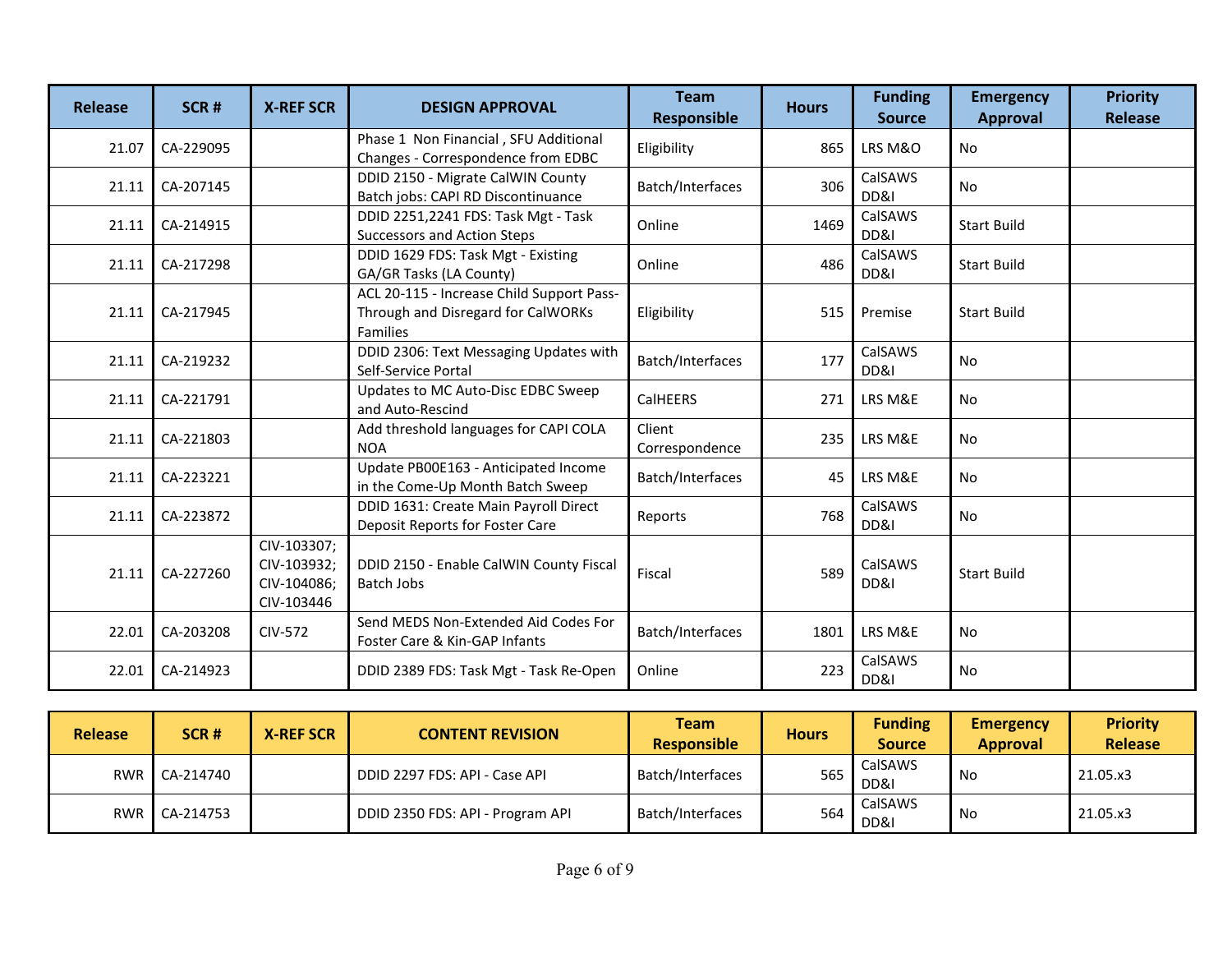| <b>Release</b> | SCR#      | <b>X-REF SCR</b> | <b>CONTENT REVISION</b>                                                                                    | <b>Team</b><br><b>Responsible</b> | <b>Hours</b> | <b>Funding</b><br><b>Source</b> | <b>Emergency</b><br><b>Approval</b> | <b>Priority</b><br><b>Release</b> |
|----------------|-----------|------------------|------------------------------------------------------------------------------------------------------------|-----------------------------------|--------------|---------------------------------|-------------------------------------|-----------------------------------|
| 21.03          | CA-222514 |                  | DDID-2359 FDS APIs - Create AWS<br>Developer Portal                                                        | Tech Arch                         | 120          | CalSAWS<br>DD&I                 | No.                                 | 21.06.xx                          |
| 21.05          | CA-218823 |                  | DDID 2524 Training: Create WBT for<br>CalSAWS Imaging Solution Single Case<br>Capture                      | Imaging                           | 310          | CalSAWS<br>DD&I                 | No.                                 | 21.07.02                          |
| 21.05          | CA-218824 |                  | DDID 2524 Training: Create WBT for<br>CalSAWS Imaging Solution Multi-Case<br>Capture                       | Imaging                           | 210          | CalSAWS<br>DD&I                 | No.                                 | 21.07.02                          |
| 21.05          | CA-219409 |                  | DDID 2524 Training: Create WBT for<br>Virtual Printer Capture and Import                                   | Imaging                           | 230          | CalSAWS<br>DD&I                 | <b>No</b>                           | 21.07.02                          |
| 21.05          | CA-219411 |                  | DDID 2524 Training: Create WBT for<br>CalSAWS Imaging Solution Return Mail<br>Capture                      | Imaging                           | 120          | CalSAWS<br>DD&I                 | No.                                 | 21.07.02                          |
| 21.05          | CA-219414 |                  | DDID 2524 Training: Create WBT for<br>CalSAWS Imaging Worker-Managed<br><b>Workflow Queues</b>             | Imaging                           | 310          | CalSAWS<br>DD&I                 | No.                                 | 21.07.02                          |
| 21.05          | CA-222090 |                  | DDID 2524 Training: Create WBT for<br>CalSAWS Imaging Specialty Scan Modes                                 | Imaging                           | 200          | CalSAWS<br>DD&I                 | <b>Start Build</b>                  | 21.07.02                          |
| 21.05          | CA-224660 | CIV-108748       | ACL 21-03 PROCESSING OF INCOME AND<br>ELIGIBILITY VERIFICATION SYSTEM<br>MATCHES FOR OPEN AND CLOSED CASES | Online                            | 30           | LRS M&E                         | Production<br>Deployment            | 21.06.30                          |
| 21.05          | CA-225902 |                  | Business Intelligence - Reception Log<br>Dashboard Update                                                  | Analytics                         | 20           | CalSAWS<br>DD&I                 | <b>Start Build</b>                  | 21.09.02                          |
| 21.05          | CA-226372 |                  | [Analytics] Dashboards Hard Launch #3 -<br>Replace Landing Page Links for Soft<br>Launched Dashboards      | Analytics                         | 30           | CalSAWS<br>DD&I                 | <b>No</b>                           | 21.07.07                          |
| 21.05          | CA-226373 |                  | [Analytics] Reports Hard Launch #3 -<br>Replace Landing Page Links for Soft<br>Launched Reports            | Analytics                         | 484          | CalSAWS<br>DD&I                 | <b>No</b>                           | 21.07.07                          |
| 21.05          | CA-227118 | CIV-108857       | SB 80 - Changes to Resource Asset Limits                                                                   | Eligibility                       | 258          | LRS M&E                         | <b>Start Build</b>                  | 21.06.17                          |
| 21.05          | CA-227259 |                  | Enhancement - Updates to<br>Reports/Dashboards to have scroll bar<br>set to "Medium"                       | Analytics                         | 10           | Other                           | <b>Start Build</b>                  | 21.xx.xx                          |
| 21.07          | CA-58579  | CIV-10665        | ACWDL 17-31 Revisions to the NA Back 9<br>for all Medi-Cal Notices of Action                               | Client<br>Correspondence          | 248          | LRS M&E                         | No                                  |                                   |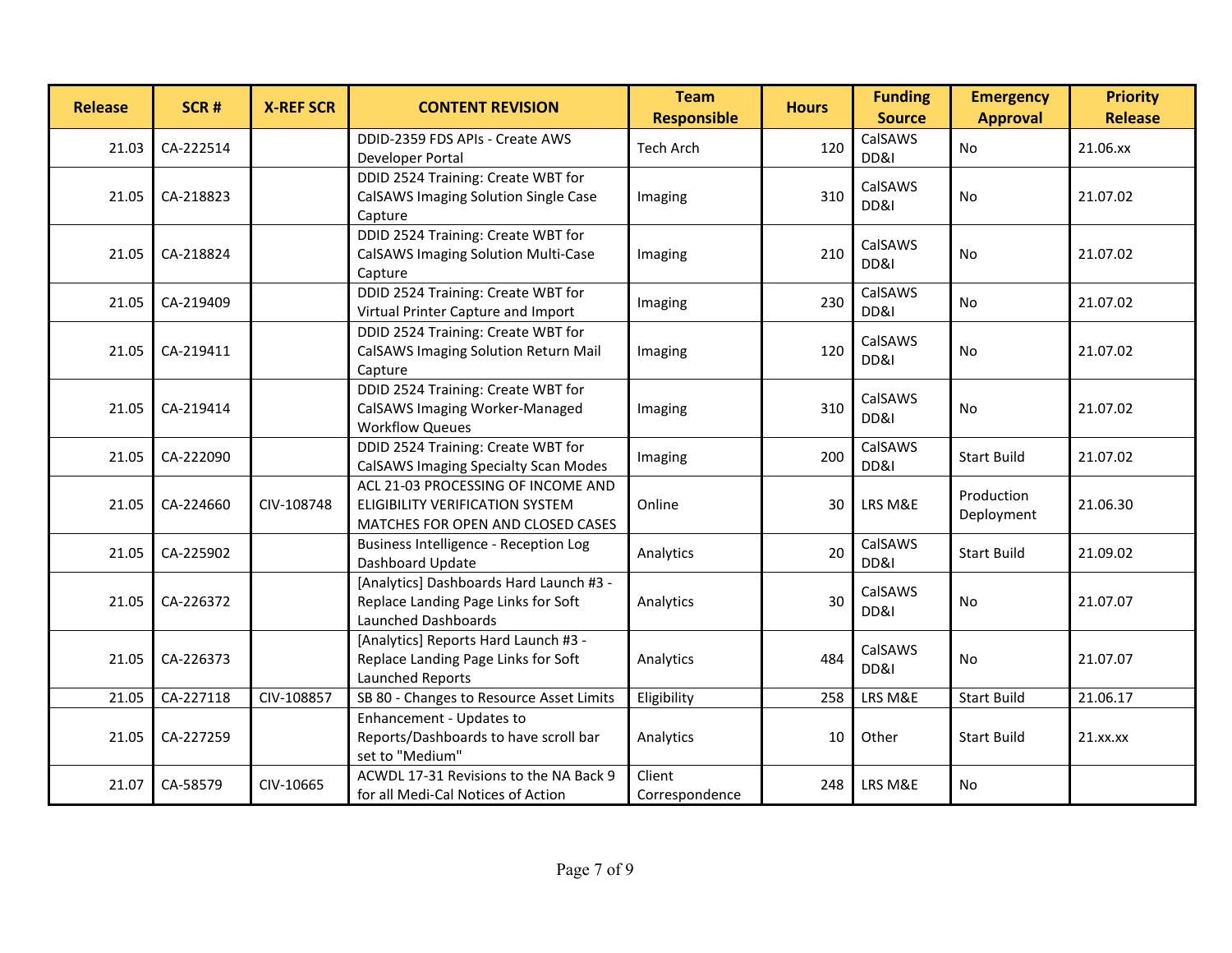| <b>Release</b> | SCR#      | <b>X-REF SCR</b>                                                                                                                                                                                                                                           | <b>CONTENT REVISION</b>                                                                                                             | <b>Team</b><br><b>Responsible</b> | <b>Hours</b> | <b>Funding</b><br><b>Source</b> | <b>Emergency</b><br><b>Approval</b> | <b>Priority</b><br><b>Release</b> |
|----------------|-----------|------------------------------------------------------------------------------------------------------------------------------------------------------------------------------------------------------------------------------------------------------------|-------------------------------------------------------------------------------------------------------------------------------------|-----------------------------------|--------------|---------------------------------|-------------------------------------|-----------------------------------|
| 21.07          | CA-207026 | CIV-103540,<br>CIV-103539,<br>CIV-103666,<br>CIV-103667,<br>CIV-103668,<br>CIV-103669,<br>CIV-103670,<br>CIV-103671,<br>CIV-103672,<br>CIV-103673,<br>CIV-103674,<br>CIV-103675,<br>CIV-103676,<br>CIV-103677,<br>CIV-103677,<br>CIV-103678,<br>CIV-103679 | Migrate C-IV Contact Center<br>Functionality                                                                                        | <b>Contact Center</b>             | 3516         | Premise                         | <b>No</b>                           |                                   |
| 21.07          | CA-207312 |                                                                                                                                                                                                                                                            | DDID 1476, 1775, 2303 - Consolidate<br>Central Print process for all 58 Counties                                                    | Client<br>Correspondence          | 858          | CalSAWS<br>DD&I                 | <b>Start Build</b>                  |                                   |
| 21.07          | CA-216432 |                                                                                                                                                                                                                                                            | Updates to MAGI, Non-MAGI, and Mixed<br>Medi-Cal Prepopulated RE Packets                                                            | Client<br>Correspondence          | 3287         | LRS M&E                         | <b>Start Build</b>                  |                                   |
| 21.07          | CA-219391 |                                                                                                                                                                                                                                                            | DDID 2629 FDS: Non State Forms -<br>Migrate CSF 142 IVR Functionality                                                               | Client<br>Correspondence          | 206          | CalSAWS<br>DD&I                 | <b>Start Build</b>                  |                                   |
| 21.07          | CA-220307 |                                                                                                                                                                                                                                                            | Send updated Terms & Conditions Text<br>for Converted C-IV Cases                                                                    | Batch/Interfaces                  | 50           | LRS M&E                         | <b>No</b>                           | 21.09.27                          |
| 21.07          | CA-220977 |                                                                                                                                                                                                                                                            | Rekey Nuance Voice Biometrics Speaker<br>ID, and Migrate Predictive Handling<br>Batch Job                                           | Contact Center                    | 979          | County<br>Purchase              | No                                  |                                   |
| 21.11          | CA-48513  | CA-220233                                                                                                                                                                                                                                                  | Update EDBC Logic to Auto-Test for 4M<br>when Youth 18 years or Older Exits<br><b>Foster Care</b>                                   | CalHEERS                          | 1101         | LRS M&E                         | No                                  |                                   |
| 21.11          | CA-55378  |                                                                                                                                                                                                                                                            | Impose CW MAP Reduction within the<br>allotted timeframe when Immunization<br>Page is not updated for children in AU<br>under age 6 | Eligibility                       | 1138         | LRS M&E                         | No                                  |                                   |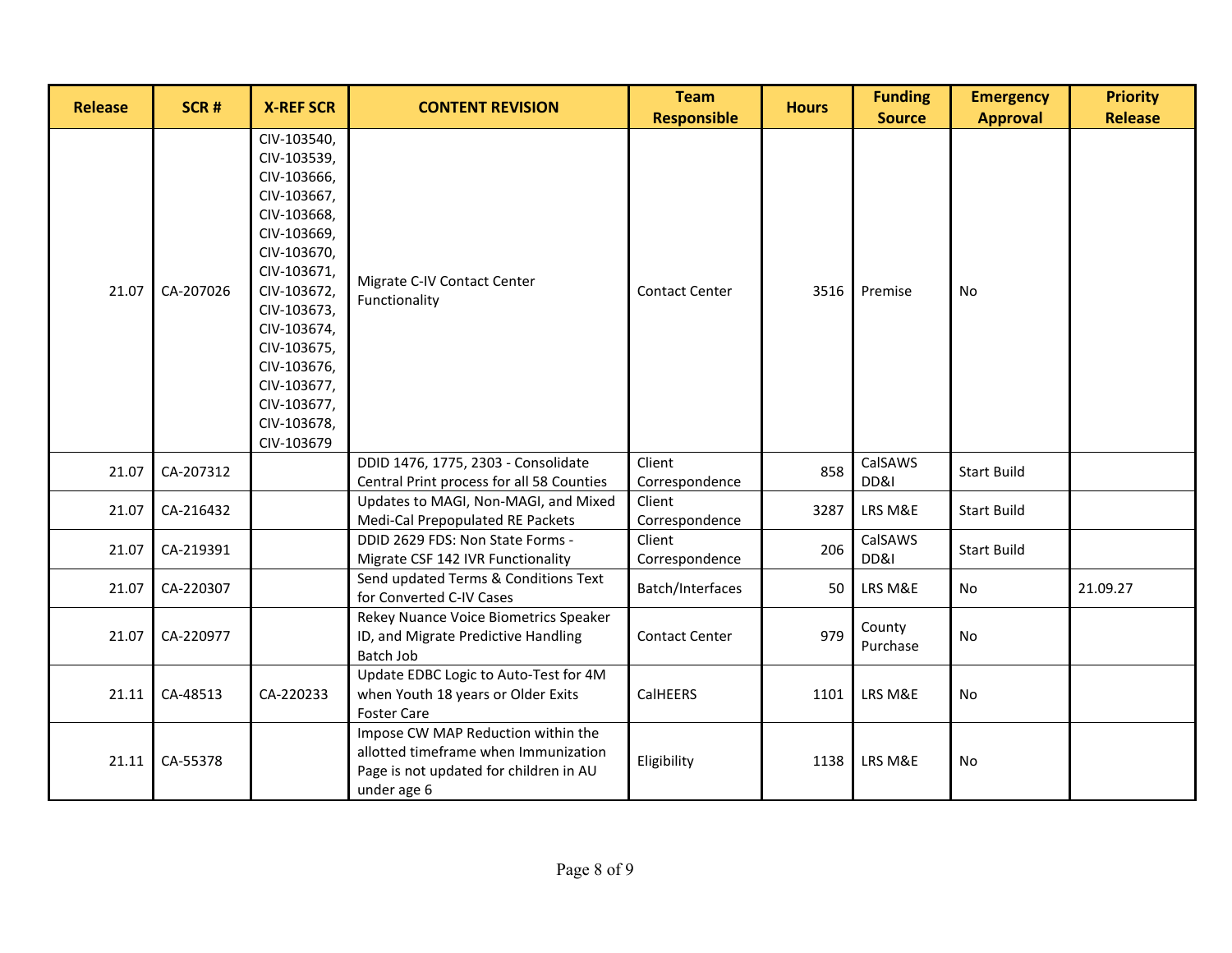#### **3. Informational Only: CalSAWS Conversion SCRs**

| <b>Release</b> | SCR# | <b>X-REF SCR</b> | <b>DESIGN APPROVAL</b> | <b>Team</b><br><b>Responsible</b> | <b>Hours</b> | <b>Funding</b><br><b>Source</b> | Emergency<br>Approval | <b>Priority</b><br><b>Release</b> |
|----------------|------|------------------|------------------------|-----------------------------------|--------------|---------------------------------|-----------------------|-----------------------------------|
| None           |      |                  |                        |                                   |              |                                 |                       |                                   |

| <b>Release</b> | SCR# | <b>X-REF SCR</b> | <b>CONTENT REVISION</b> | <b>Team</b><br><b>Responsible</b> | <b>Hours</b> | <b>Funding</b><br>Source | <b>Emergency</b><br><b>Approval</b> | <b>Priority</b><br><b>Release</b> |
|----------------|------|------------------|-------------------------|-----------------------------------|--------------|--------------------------|-------------------------------------|-----------------------------------|
| None           |      |                  |                         |                                   |              |                          |                                     |                                   |

#### **4. Minutes**

- **All questions are shown on the following section**
- **CA-227259 Question from Los Angeles was sufficiently answered**
- **CA-217945 Question from Merced and Stanislaus was answered by the SCR being pulled from CCB**
- **CA-225045 CA-226042 Question from San Bernardino was sufficiently answered**
- **CA-224050 an update was made to add the Nutrition Benefit RE to the report**
- **The next CCB Meeting scheduled for 07/08/2021**